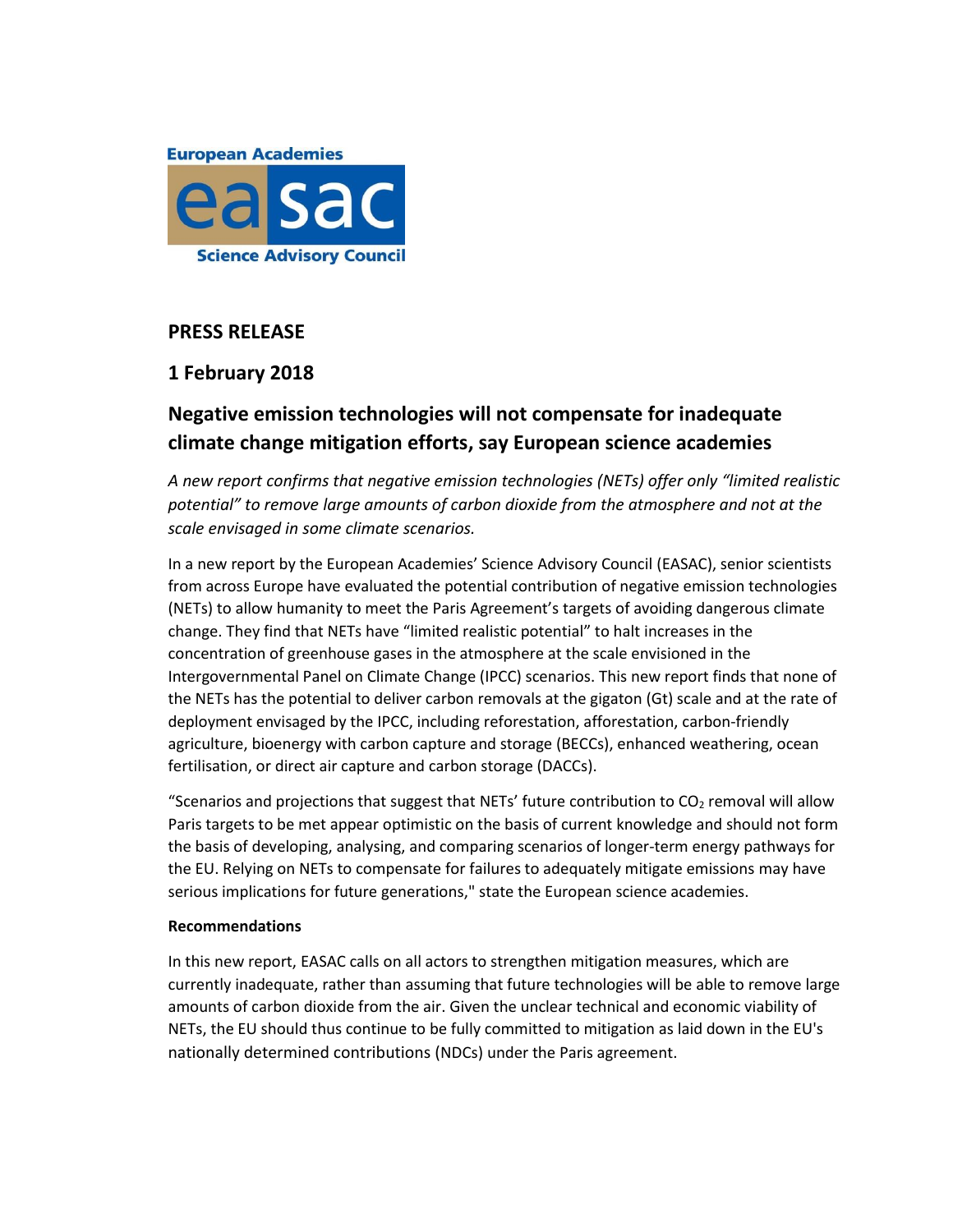Scenarios without NETs show the great difficulty of reaching net zero emissions of  $CO<sub>2</sub>$  in the second half of this century, as required in the Paris Agreement - which is why NETs have received much attention recently. However, the limited realistic potential for carbon dioxide removal (CDR) underlines the need to strive as hard as possible to mitigate emissions, to minimise any future need to resort to CDR. Specifically, the EASAC report recommends:

- 1. The EU (and other Contracting Parties) should concentrate on rapidly reducing greenhouse gas (GHG) emissions as laid out in the Paris Agreement's 5-year review process of national emission reduction plans.
- 2. Some of the most technologically credible approaches to NETs involve increasing soil carbon and forest biomass. But we remain in an era where deforestation and soil degradation are continuing to *add* substantial quantities of GHGs. While expanding forests has been promoted as one means of removing large amounts of carbon dioxide in the future, humanity needs to better control the current *loss* of forests, while stopping soil degradation and restoring soil carbon levels.
- 3. The report also emphasises that remaining technical challenges in carbon capture and storage (CCS) must be solved and viable business models for CCS implementation must be developed urgently. Currently, all such plans in Europe have been shelved so that whatever experience is being gained globally is outside Europe. CCS is not only a critical mitigation technology through removing  $CO<sub>2</sub>$  from power station and energy-intensive industries, but one of the most commonly cited NETs (bioenergy with carbon capture and storage - BECCS) assumes the availability of cost-effective 'off-the shelf' CCS, while another (direct air capture and carbon storage - DACCs) relies on widespread availability of carbon dioxide storage. At present, economic incentives for deploying CCS are inadequate and those for NETs are lacking.

## **Limitations of negative emissions technologies (NETs)**

Climate scenarios that keep global warming within Paris Agreement limits rely on the large-scale application of NETs to remove carbon dioxide from the air on a huge scale. These technologies are intended to make up for the inadequacy of currently planned mitigation measures. NETs may have a useful role to play in addressing climate change; however, based on current information, they will not contribute at the levels required to compensate for inadequate mitigation measures. NETs implementation is also likely to be location-, technology-, and circumstance-specific. Moreover, attempts to deploy NETs at larger scales would involve significant uncertainties regarding the extent of the carbon dioxide removal which could be achieved. Deploying NETs at larger scales would result in high economic costs and likely major impacts on terrestrial or marine ecosystems. The dominant role assigned in IPCC Integrated Assessment Models to NETs (and in particular bioenergy with carbon capture and storage - BECCS) has yet to take fully into account these limitations.